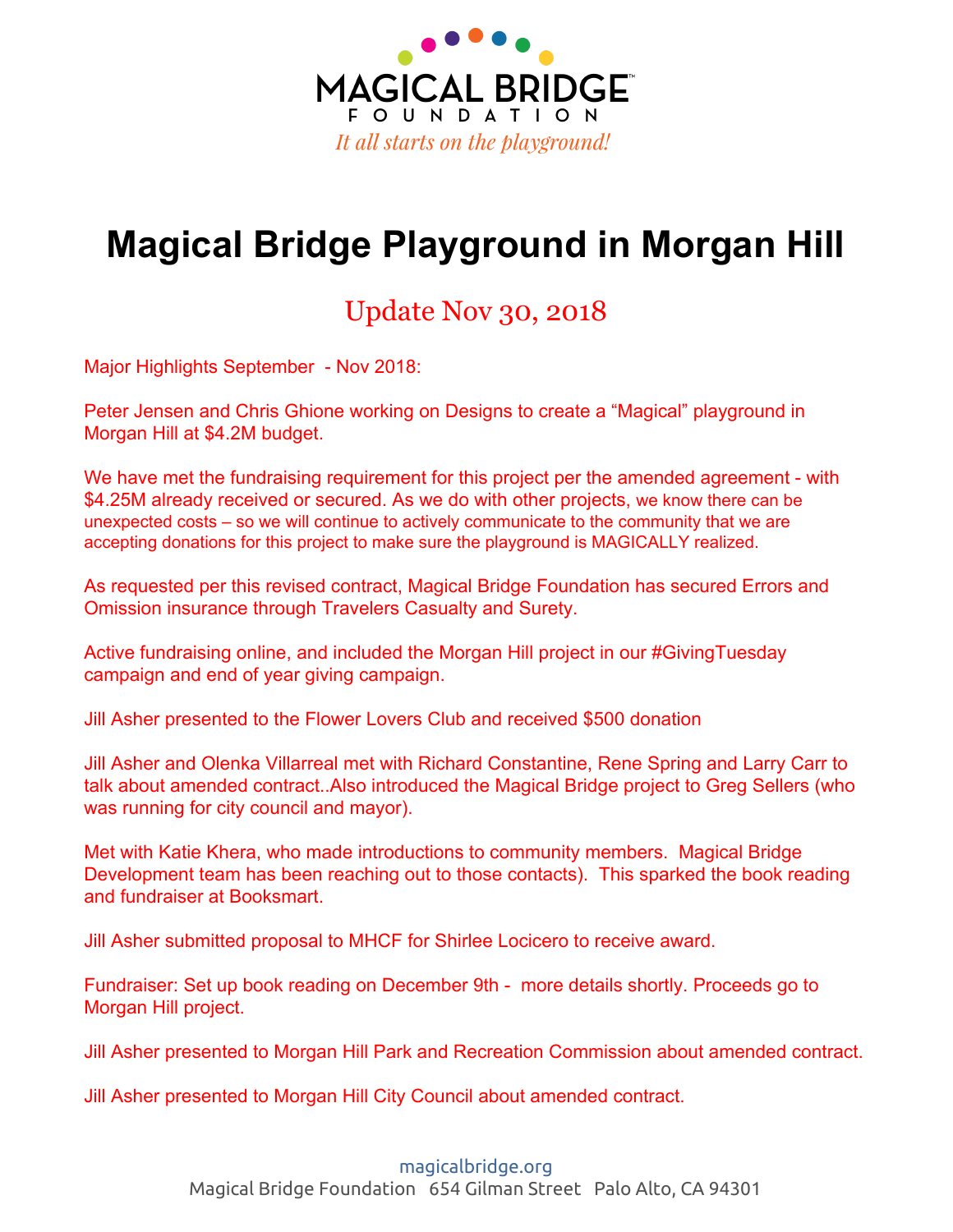

Magical Bridge Foundation has moved from LiveImpact to SalesForce and Classy to communicate with donors and community members. The Morgan Hill contact list has grown to over 1000 contacts. The foundation has been active with sending out newsletters, emails and donor engagement. Thus, we are beginning to see an increase in community giving for the Morgan Hill project.

#### **Major Highlights prior to August 2018:**

Magical Bridge participated in the San Andreas Regional Center Breakfast on May 11th. 400+ attendees attended. Each attendee received a remit envelope and brochure at their seat, and Joe Simitian made an announcement encouraging attendees to donate to Magical Bridge Morgan Hill. Two Magical Bridge videos were shown.

Magical Bridge was a beneficiary of The South Valley Wine Tasting & Auction Charity Event on May 11th. We auctioned off 12 donated items, earning a total of \$1500.

Play Date at Magical Bridge Palo Alto with the Blue Knights, Monterey Chapter 22. Members biked from Morgan Hill to enjoy the playground. Donated \$250 and helped create awareness. <https://www.facebook.com/MagicalBridge/videos/10156346879754082/>

Major highlight in January was the decision by the Santa Clara County Supervisors to approve the full \$2M in matching AIPG funds for the Magical Bridge Playground in Morgan Hill. To win this support, the Magical Bridge team worked very closely with the City and Community Members to communicate and demonstrate the importance of the Morgan Hill project to Morgan Hill and the surrounding communities. The Magical Bridge team is building on this public support to increase awareness and engagement across the community while considering additional approaches to close the remaining funding gap.

## **Fundraising Update**

| <b>City Contribution</b>             | \$2,000,000 |
|--------------------------------------|-------------|
| County AIPG funds                    | \$2,000,000 |
| <b>Community Fundraising To Date</b> | \$155,932   |
| <b>Pledged Donations</b>             | \$40,000    |
| <b>Total Committed</b>               | \$4,195,932 |

**Pledged Donations:** Cathy Rudolph - \$10,000 Cecilia Ponzini - \$30,000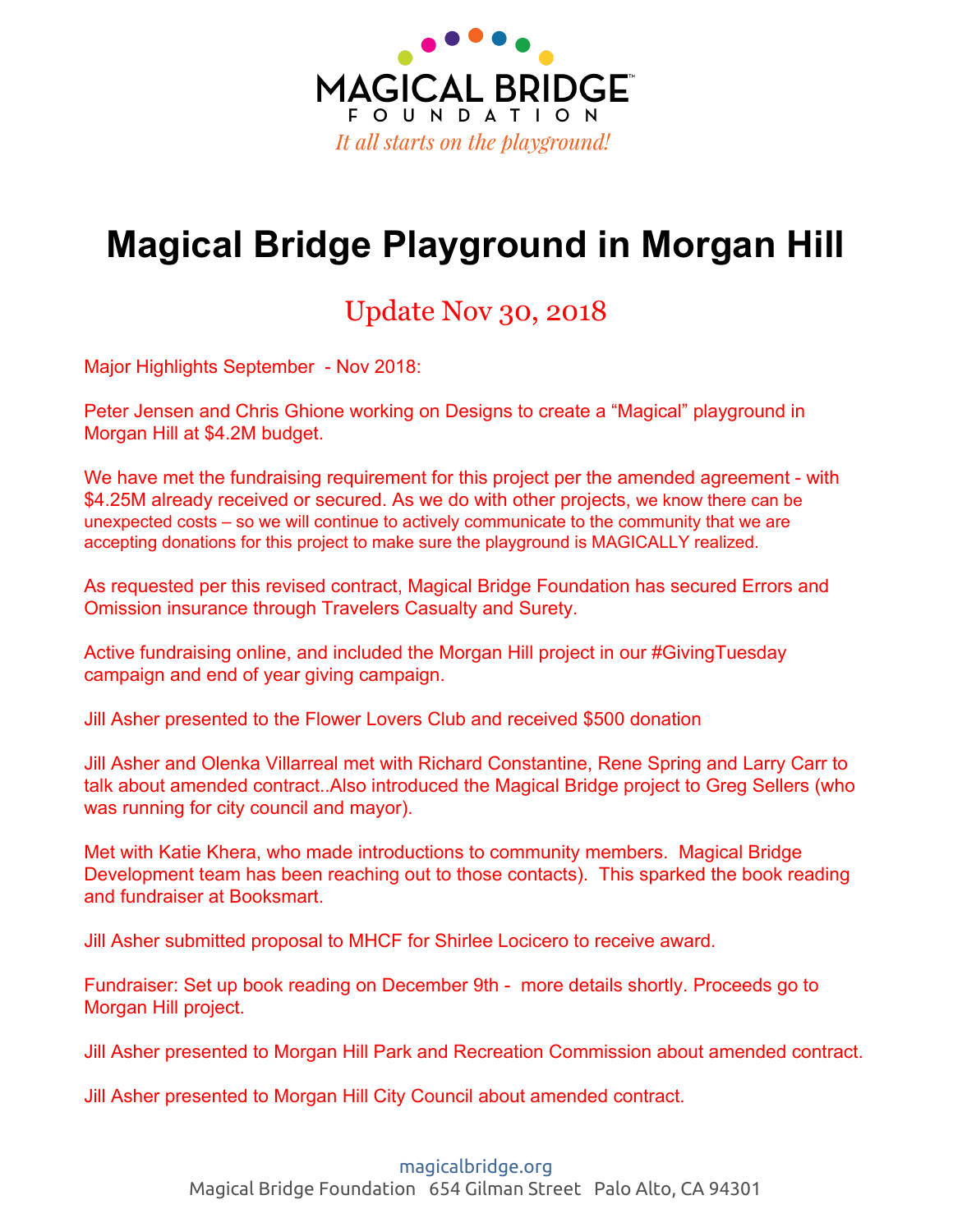

#### **Morgan Hill Schools Coin Drive Participation**

The schools communities had a very strong, positive response to the coin drives. 10 of 10 participating schools have completed their coin drives raising with families from across the spectrum contributing to raise more than \$1000 from per school. We met our goal and raised \$25K.

#### **Notable Corporate and Foundation Giving:**

- Tapia Construction & Restoration: \$5K Received
- Remax (David and Magdalena Clink): \$2K Received
- Valley Foundation: \$10K Received
- Acton Family Giving: \$50K Received
- Walmart Foundation: \$10K Received
- CSR Cares: \$5K Received

#### **For Giving by donor and date please see attached spreadsheet**

Magical Bridge continues to build relationships and pursue large "anchor" donors and zone sponsorship. Companies and organization that have expressed interest and are considering a grant include Kaiser, 49ers Foundation, Specialized, Cisco.

## **Community Engagement**

The team continues to meet regularly with local community groups and individuals to expand the network of support. In addition to the coin drives noted and support for the SCC AIPG grants, community members have engaged in a variety of ways.

#### **Completed Activities:**

#### **2018**

- **● January -** Magical Bridge Foundation ignites the Magical Bridge Morgan Hill Facebook Page. This site is leveraged to reach the local community and share progress in fundraising, community engagement and messaging about the project. As of November 2018, there are almost 1k "likes" on this site: <https://www.facebook.com/morganhillplayground/>
- **January -** created the Magical Bridge Foundation Instagram page.
- **● January --** Worked with special need to classes in Morgan Hill to set up and create 2000 mailers to Morgan Hill residents with remit envelopes and marketing materials - requesting donations for beginning of the year giving.
- **February --** Jill Asher live streams video from Walsh K-class https://www.facebook.com/morganhillplayground/videos/1441227602670454/
- **March and April:** Coin collection fundraiser at ALL public elementary and middle schools. Raised approximately \$20K.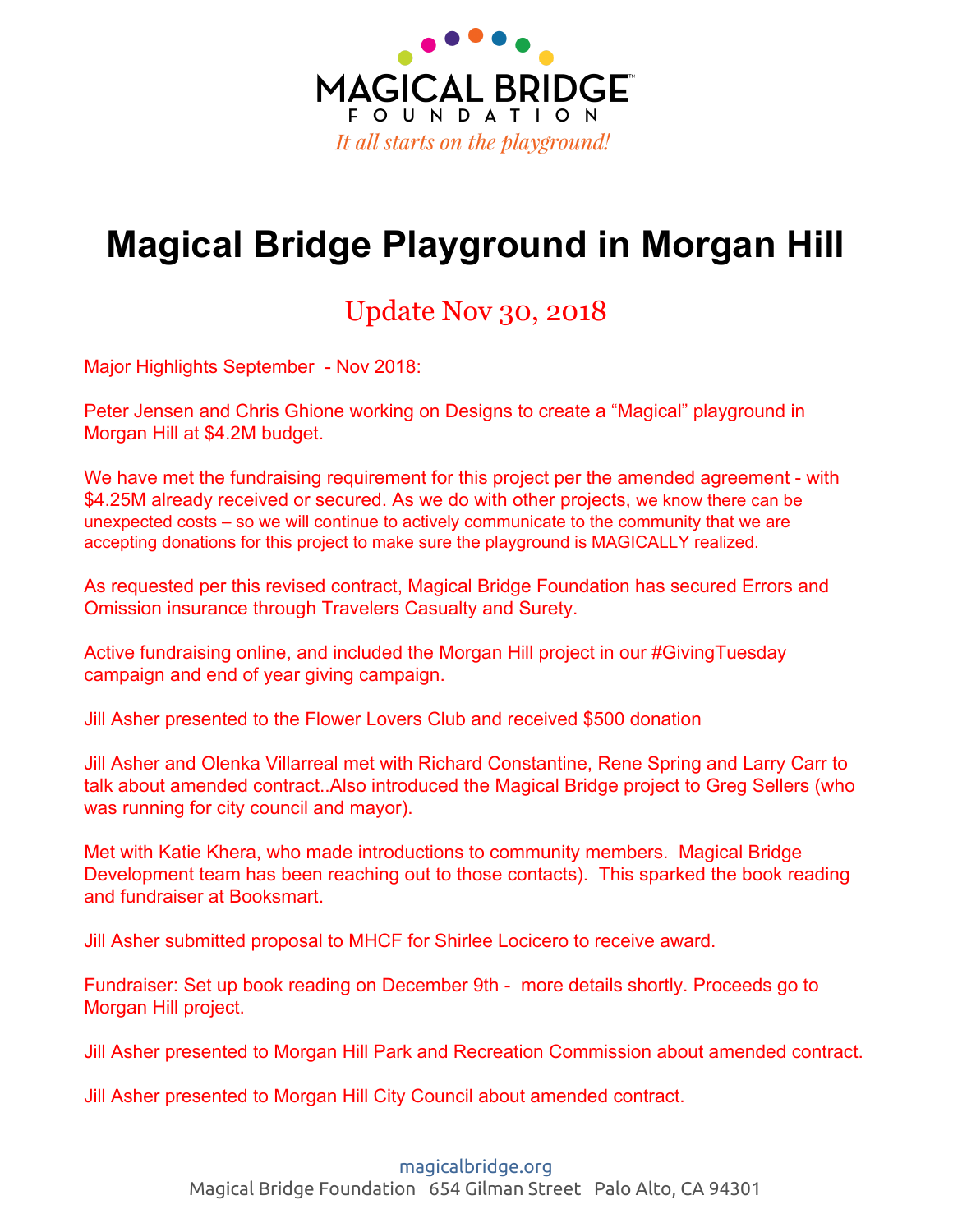

- **March:** Professional Morgan Hill Fundraising Video completed and published. Over 1550 views to date: <https://youtu.be/JxiBgEVqQRo>
- **March:** Blue Knights deliver donation and have a playdate at Magical Bridge in Palo Alto https://www.facebook.com/search/top/?q=Magical%20Bridge%20blue%20knights&epa=SEARC H\_BOX
- **April** Presentation from Girl Scout Troop, \$800 raised from cookie sales
- **April** Hosted Pizza Parties for all the grades that won the coin drive challenge. Magical Bridge Foundation and the Gervacio Family funded the parties. Here is a video from Anna Gervacio sharing news from one of the parties:

<https://www.facebook.com/morganhillplayground/videos/1470850303041517/>

- **May -** South Valley Wine Tasting and Auction Charity Event (\$1500 raised)
- **May** San Andreas Regional Center Breakfast
	- 400 remit envelopes distributed and two videos shown to attendees about Magical Bridge coming to Morgan Hill
- **May -** Morgan Hill Times Magical Bridge Op-Ed piece was published [http://morganhilllife.com/2018/03/09/community-voices-by-jill-asher-morgan-hill-is-ready-to-welc](http://morganhilllife.com/2018/03/09/community-voices-by-jill-asher-morgan-hill-is-ready-to-welcome-magical-bridge-playground-still-needs-final-1-million/) [ome-magical-bridge-playground-still-needs-final-1-million/](http://morganhilllife.com/2018/03/09/community-voices-by-jill-asher-morgan-hill-is-ready-to-welcome-magical-bridge-playground-still-needs-final-1-million/)
- **September:** Redesigned Magical Bridge Playground Morgan Hill website and moved donation system from LiveImpact to Classy. http://www.magicalbridge.org/morgan-hill
- **October** Coffee with community members at Coffee Guys: Greg Sellers, Rene Spring, Larry Carr, Nichole Martin, Katie Khera, Richard Constantine
- **October:** Attended Coldwell Banker event honoring the work of Magical Bridge and other community groups.
- **November:** Purchased and attended 9 seats for community members to attend MHCF Gala to honor and recognize Shirlee Locicero. In attendance were Anna Gervacio, Debbie Hernandez, Andrea Goldsmith, Tanaya Rose, Katie Khera, Kristina Sermersheim, Jennifer Silva, Jill Asher and Olenka Villarreal.
- **December:** Scheduled a book reading of "Dump Truck Disco" for Dec. 2nd in Morgan Hill at BookSmart This is fundraiser and we'll be there from 12-3PM. Love on a Leash nonprofit will be there as well.

#### **2017**

- **October 31st -** Met w/Specialized Bikes. Discussed corporate sponsorship and individual employee donations. Specialized donated a \$500 bike for Magical Bridge to raffle off.
- **November 11th -** Community event hosted by Milagro Vineyard. 100 + attendees. Raised \$1,065.54
- **December 1st -** Mailed 600 mailers to Morgan Hill residents with remit envelopes and marketing materials
- **December 6th -** Sip & Paint event co-hosted by Pinot's Palette and Art Ventures Gallery. Raised \$600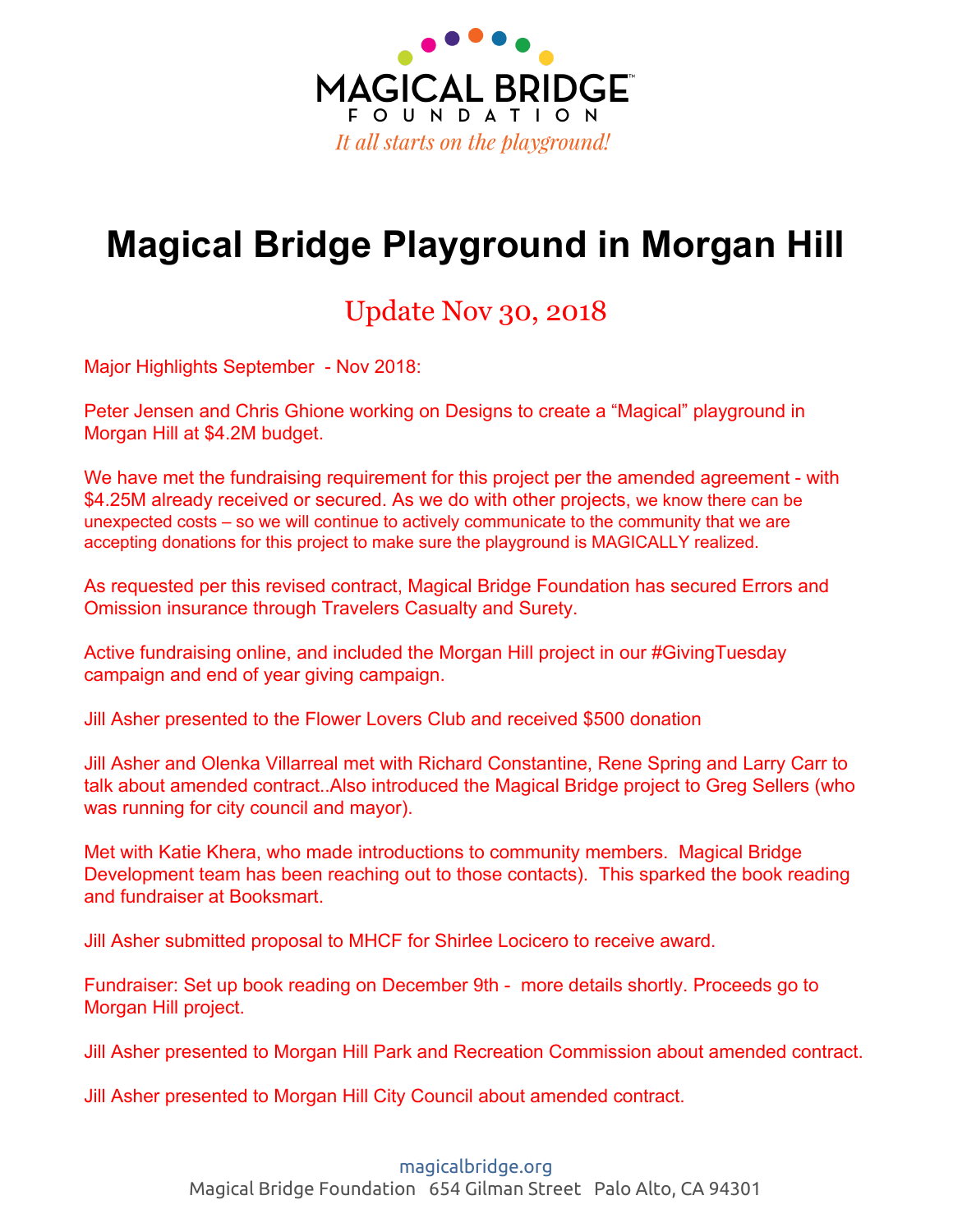

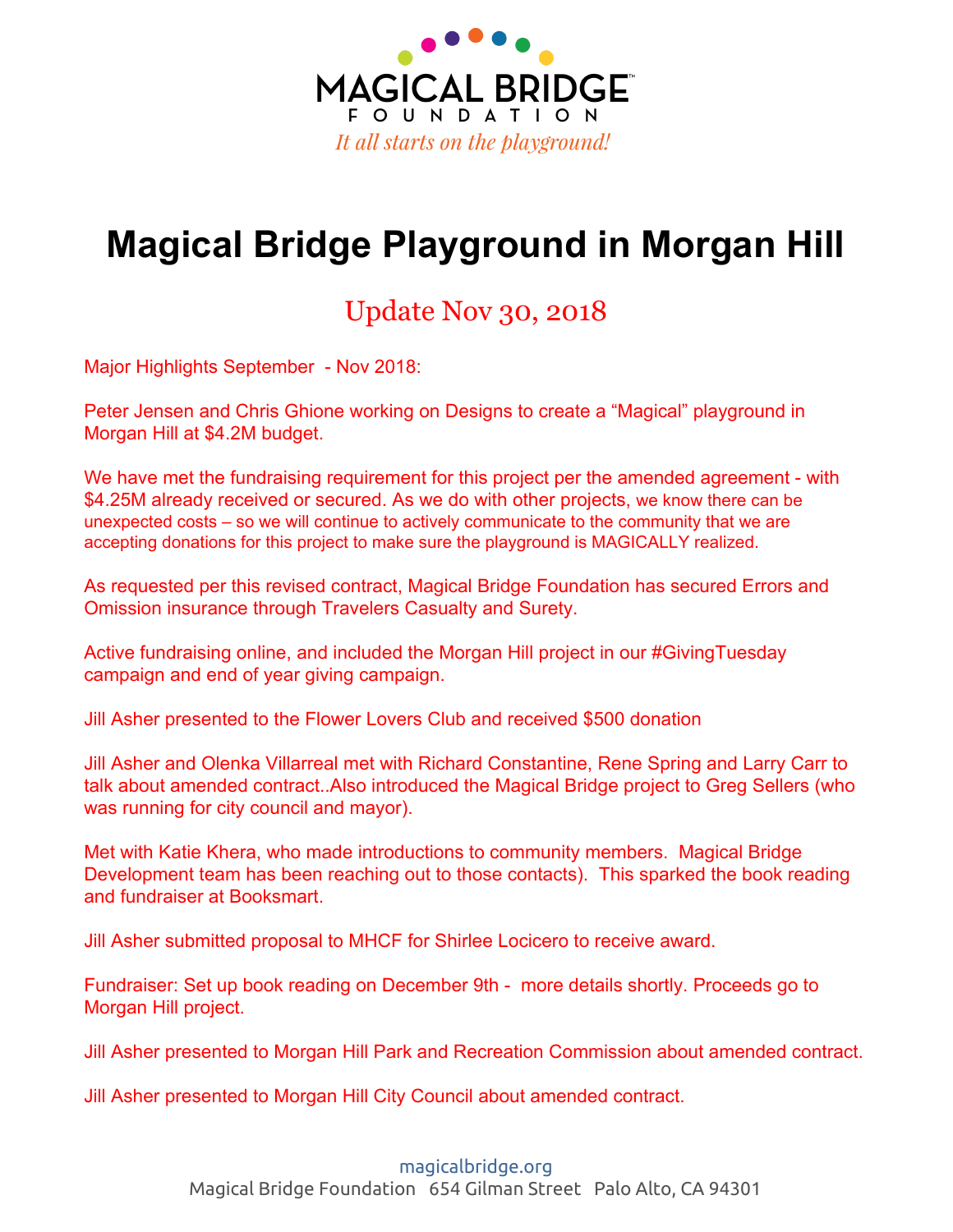



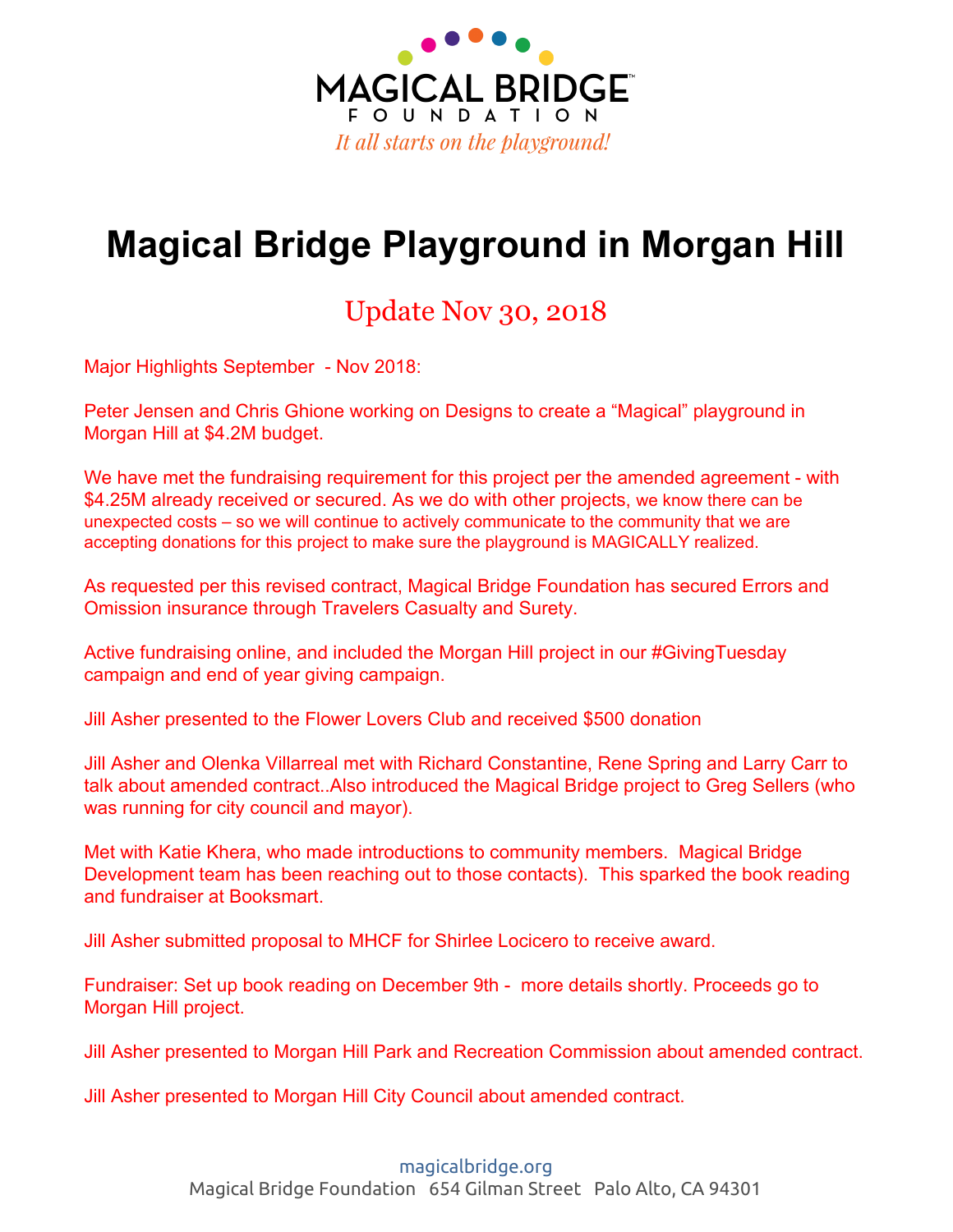